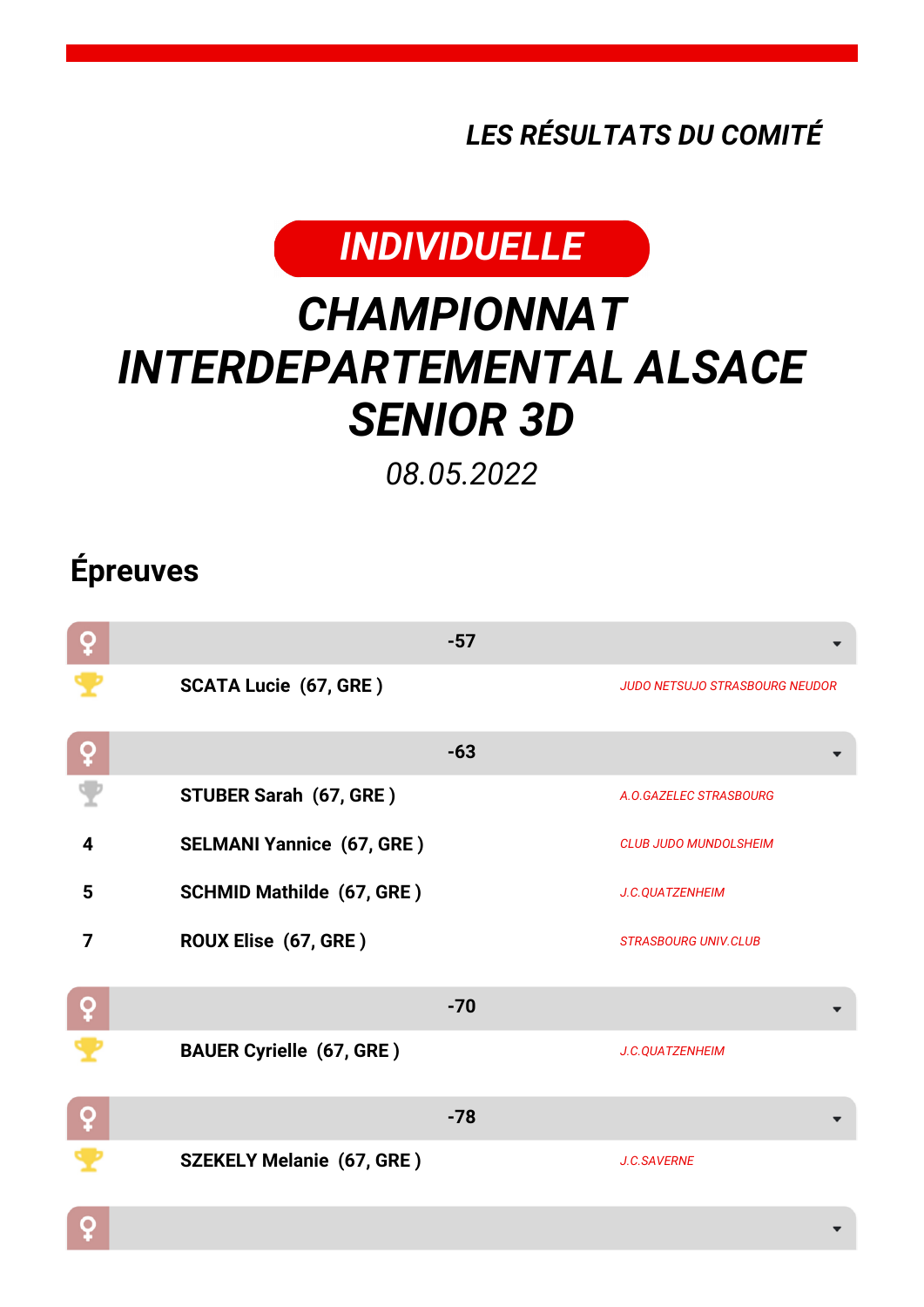|                 | ZAEPFFEL Ambre (67, GRE)                 | <b>STRASBOURG UNIV.CLUB</b>         |
|-----------------|------------------------------------------|-------------------------------------|
| $\mathbf{Q}$    | $-60$                                    |                                     |
|                 | (+10 pts) DOUMA BENYAMINA Leo (67, GRE)  | J.C.SAVERNE                         |
|                 | (+10 pts) FLORENTIN Loic (67, GRE)       | <b>CLUB JUDO JUJITSU DUPPIGHEIM</b> |
|                 | DE SIMONE Arnaud (67, GRE)               | <b>STRASBOURG UNIV.CLUB</b>         |
| σ               | $-66$                                    |                                     |
|                 | (+10 pts) BERG Justin (67, GRE)          | <b>CTRE JUDO HERRLISHEIM</b>        |
|                 | (+10 pts) LUX Florian (67, GRE)          | J.C.QUATZENHEIM                     |
| 4               | <b>HOUILLIEZ Gael (67, GRE)</b>          | J.C.SAVERNE                         |
| 5               | <b>ARNOUL Thibault (67, GRE)</b>         | <b>STRASBOURG UNIV.CLUB</b>         |
| $5\phantom{.0}$ | (+10 pts) HAMBURGER Louis (67, GRE)      | J.C.SAVERNE                         |
| 7               | <b>BAUDRY Simon (67, GRE)</b>            | <b>ALLIANCE JUDO BASSE-ALSACE</b>   |
| 7               | <b>SERTELET David (67, GRE)</b>          | <b>J.C.HAGUENAU</b>                 |
| σ               | $-73$                                    |                                     |
|                 | STOLL Jauffrey (67, GRE)                 | <b>J.C.D HOENHEIM</b>               |
|                 | (+10 pts) RENGER Bastien (67, GRE)       | <b>ASOR SCHILTIGHEIM</b>            |
| 4               | GOGOLADZE Guka (67, GRE)                 | <b>JC LA WANTZENAU</b>              |
| 5               | <b>HERMAL Maxime (67, GRE)</b>           | <b>STRASBOURG UNIV.CLUB</b>         |
| 5               | <b>SENGEL Luc (67, GRE)</b>              | <b>AM GEISPOLSHEIM</b>              |
| 7               | <b>BOUZEGHTI Abdelkader (67, GRE)</b>    | <b>AM GEISPOLSHEIM</b>              |
| Ø               | $-81$                                    |                                     |
|                 | (+10 pts) FONKNECHTEN Jonathan (67, GRE) | <b>STRASBOURG UNIV.CLUB</b>         |

**+78**